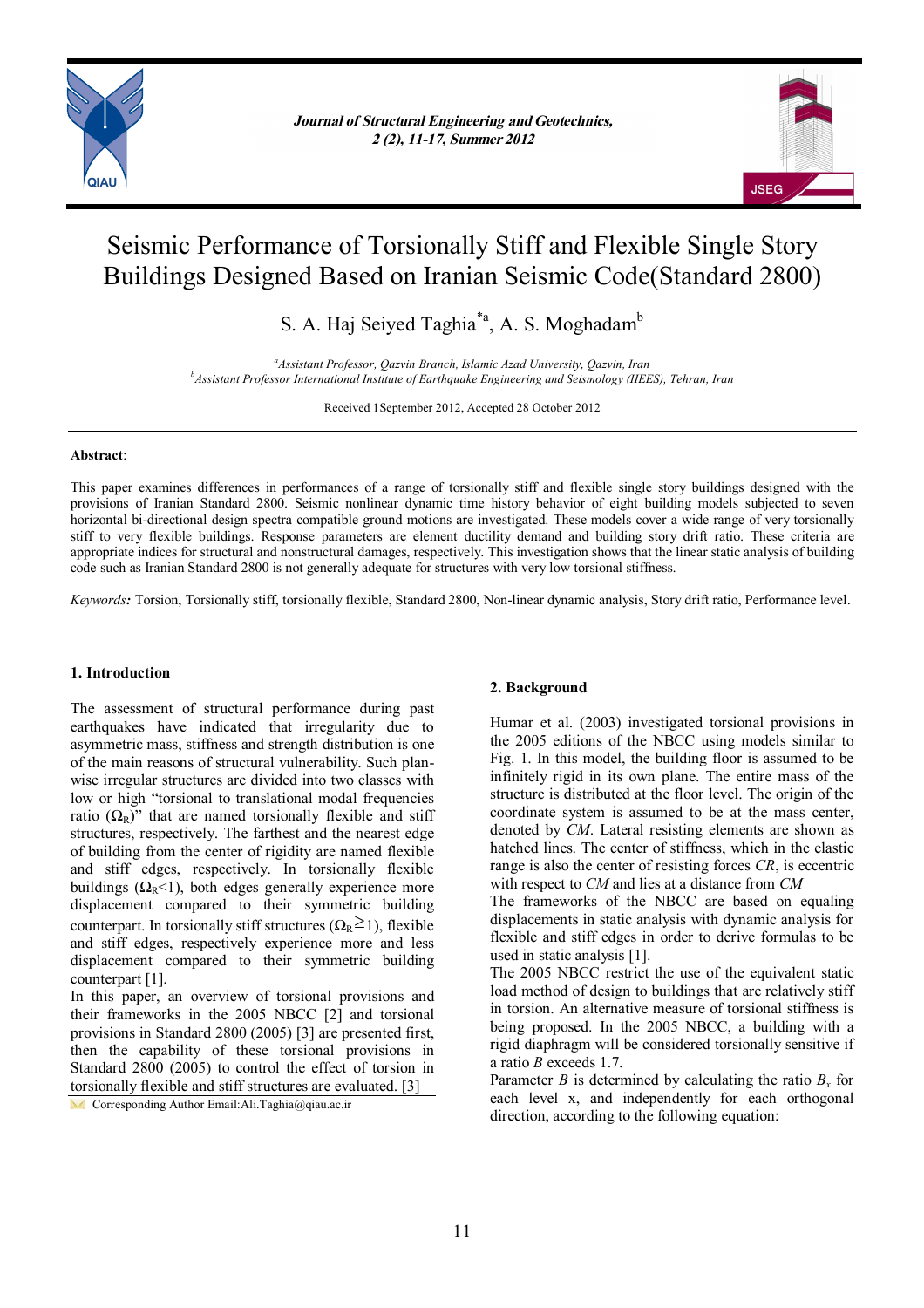



$$
B_{x} = \frac{\delta_{\text{max}}}{\delta_{\text{ave}}} (1)
$$

Where  $\delta_{\text{max}}$  is the maximum story displacement at the extreme points of the structure at level x in the direction of the earthquake induced by the equivalent static forces acting at a distance  $\pm 0.1b$  from the centers of mass at each floor;  $\delta_{\text{ave}}$  is the average of the displacements of the extreme points of the structure at level x produced by the above forces, and *b* is the dimension of floor x perpendicular to the direction of earthquakes. Ratio *B* is then taken as the maximum of all values of  $B_x$  in both orthogonal directions.

Determination of  $\delta_{\text{max}}$  and  $\delta_{\text{ave}}$  requires that a threedimensional (3D) static analysis of the structure be carried out. The 2005 NBCC require that a dynamic analysis be carried out for determining the design forces whenever *B* exceeds 1.7.

For buildings where the equivalent static load method of design is permitted, the 2005 NBCC specify the following values for the design eccentricities:

$$
e_{d1} = e + 0.1b(2)
$$
  

$$
e_{d2} = e - 0.1b(3)
$$

Standard 2800 (2005) applies seismic forces in mass center for equivalent static analysis and changes mass center location equal to accidental eccentricity. This standard simulates the effect of uncertainty in mass, stiffness distribution and earthquake rotational component through the accidental torsion. This standard defines amplification factor  $(A_j)$  that is multiplied by the accidental torsion for torsionally flexible structures in order to decrease ductility demand in critical edges through increasing the strength and stiffness for lateral resisting elements.

In the following parts of this paper, building models that cover a large variation of frequency ratios are introduced first. Then these models subjected to seven recorded events with pairs of appropriate horizontal ground-motion time history components are analyzed. This research

shows that Standard 2800 (2005) is not always satisfactory and the application of static analyses for torsionally flexible structures does not lead to structural safety.

#### **3. Building models characteristics**

Fig. 2 shows the architectural plan of models considered in this study to cover a wide range of torsional to lateral stiffness ratios. Dimensions of plan are 42m x10m and the story height is 3m. These models are able to represent stiff and flexible torsional behavior. The lateral stiffness of models is symmetric in the y direction. The structural system in two directions is concentric braced frame (*CBF*). Applying different configurations of braces in the x direction, eight models that cover the required range for frequency ratio are produced. Each model has brace in A, B and C axes in the y direction. In the first four models, stiffness distributions in the x direction are symmetric too. Fig. 3 shows the locations of braces, schematically.

Models are considered residential buildings with rigid floors located in high seismic zone. Loads on structures are assumed based on Iranian national building code (2004) [4]. Accidental torsion is 0.05*b*, where *b* is the dimension of the building model perpendicular to the direction of the earthquake. Using linear static analyses, the buildings are designed based on UBC97 design provisions. Locations of braces in the x direction are used to identify each models such as  $O^N X^N O^N$ , where letters O and X refer to frames without and with braces, respectively. Letter N shows the number of O or X

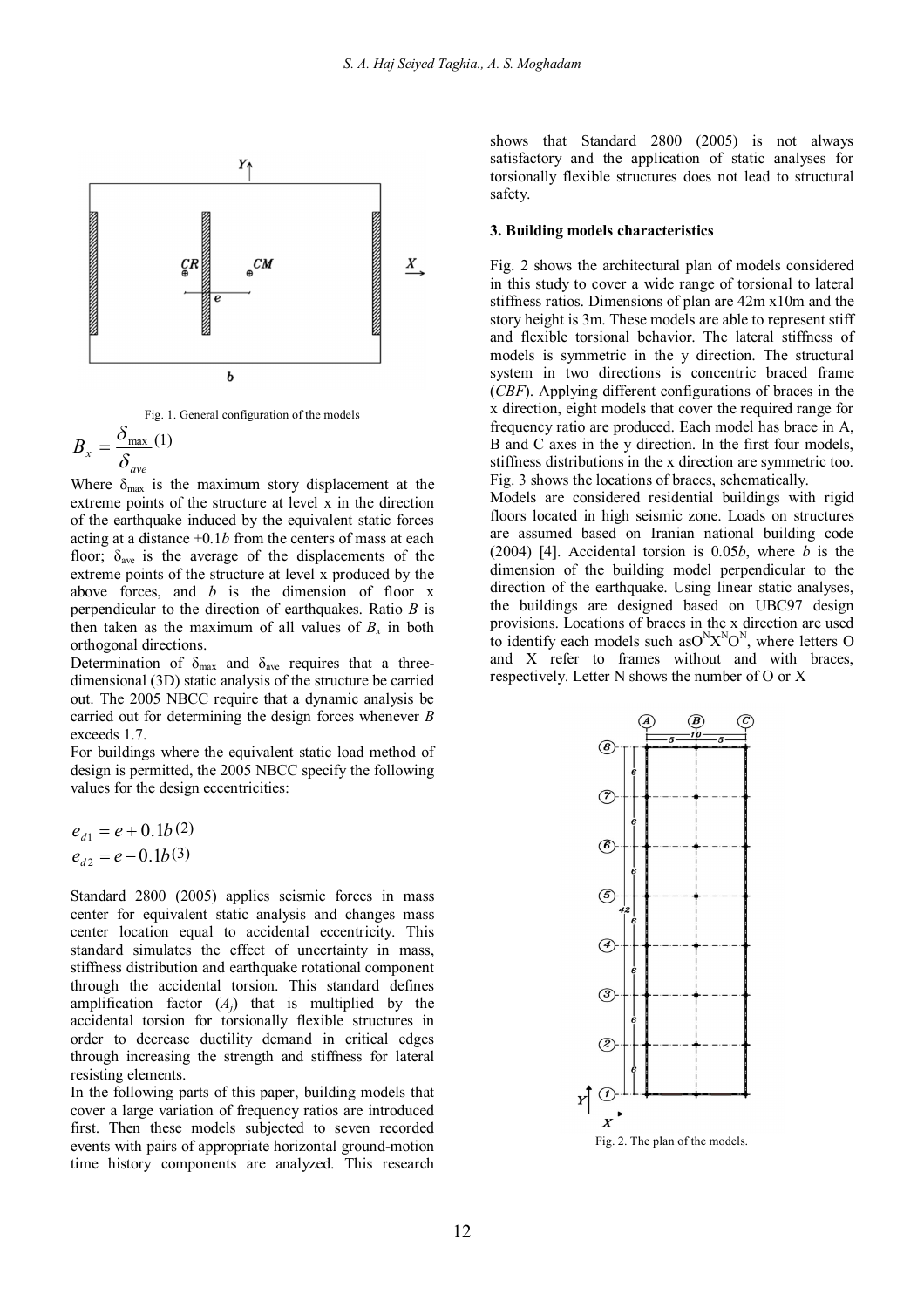frames. For all models, configurations of braces in the y direction are the same.

According to Standard 2800 (2005) torsional irregularity shall be considered to exist when the maximum story drift computed, including accidental torsion at one end of thestructure transverse to an axis, is more than 1.2 times the average of the story drifts of the two ends of the structure. If this rule is not satisfied, *A<sup>j</sup>* factor should be calculated.



Fig. 3. Locations of braces in the eight selected models; models A to D with symmetric stiffness distribution in the x direction; models E to H with asymmetric stiffness distribution in the x direction; in all models the stiffness distribution in the y direction is symmetric

$$
A_{J} = \left(\frac{\delta_{\max}}{1.2\delta_{ave}}\right)^{2}, \ \ 1 \leq A_{J} \leq 3^{(4)}
$$

Where:

 $d_{avg}$  = the average of the displacements at the extreme points of the structure at Level J.

eight selected models. According to Table 1, models A and B are almost torsionally stiff while the others are torsionally flexible structures

According to the provisions of the 2005 NBCC, Table 1 shows that for torsionally stiff structures (models A and B) equivalent static analysis is allowed marginally (maximum of *B* is equal to1.77), but for torsionally flexible structures, equivalent static analysis is not allowed (maximum of *B* is equal to 3.74 in model D). dmax**=** the maximum displacement at Level J.The value of *A<sup>J</sup>* need not exceed 3.0.

Table 1 shows fundamental period, rotational to translational frequencies ratio  $(\Omega_R)$ , parameter *B*, whether static analysis is allowed or not also parameter  $A_i$  for the

Finally, in according to Standard 2800 (2005) [3],Table 1 shows that for torsionally stiff structures (models A and B) amplification factor can be neglected, but for torsionally flexible structures, amplification factor is necessary (more than 1). Based on new amplified eccentricities, models are analyzed again. The designed models are used in nonlinear bi-directional dynamic time history analyses subjected to seven pairs of horizontal ground motion components.

Table 1. Fundamental period, rotational to translational frequencies ratio  $(\Omega_{\rm b})$ , parameter *B*, whether static analysis is allowed or not also parameter *A<sup>j</sup>* for the eight selected models

|               | T for direction |      |            |      |       |                  | whener static analysis is allowed of not also parameter 21 for the eight screeted models<br>static analysis |                | $A_j$          |  |
|---------------|-----------------|------|------------|------|-------|------------------|-------------------------------------------------------------------------------------------------------------|----------------|----------------|--|
| Model         | X               | Y    | <b>WRX</b> | WRY  | $W_R$ | $\boldsymbol{B}$ | is allowed or not                                                                                           | X<br>direction | Y<br>direction |  |
| $A-X^8$       | 0.13            | 0.20 | 1.12       | 1.69 | 1.41  | 1.45             | Yes                                                                                                         | 1.05           | 0.70           |  |
| $B-OX6O$      | 0.15            | 0.20 | 0.86       | 1.12 | 0.99  | 1.77             | No                                                                                                          | 1.35           | 0.71           |  |
| $C-O^2X^4O^2$ | 0.18            | 0.20 | 0.63       | 0.67 | 0.65  | 2.41             | No                                                                                                          | 2.09           | 0.75           |  |
| $D-O^3X^2O^3$ | 0.23            | 0.20 | 0.49       | 0.41 | 0.45  | 3.74             | No                                                                                                          | 3.37           | 0.84           |  |
| $E-O^6X^2$    | 0.56            | 0.14 | 0.52       | 0.44 | 0.48  | 2.12             | No                                                                                                          | 3.09           | 0.82           |  |
| $F-O5X3$      | 0.53            | 0.18 | 0.57       | 0.54 | 0.56  | 2.29             | No                                                                                                          | 3.53           | 0.77           |  |
| $G-O^4X^4$    | 0.39            | 0.20 | 0.63       | 0.73 | 0.68  | 2.42             | No                                                                                                          | 3.84           | 0.74           |  |
| $H-O3X5$      | 0.13            | 0.20 | 0.75       | 0.91 | 0.83  | 2.37             | No                                                                                                          | 3.50           | 0.72           |  |

**Note:**  ${}^{\star} \Omega_{R}$  is average value for two directions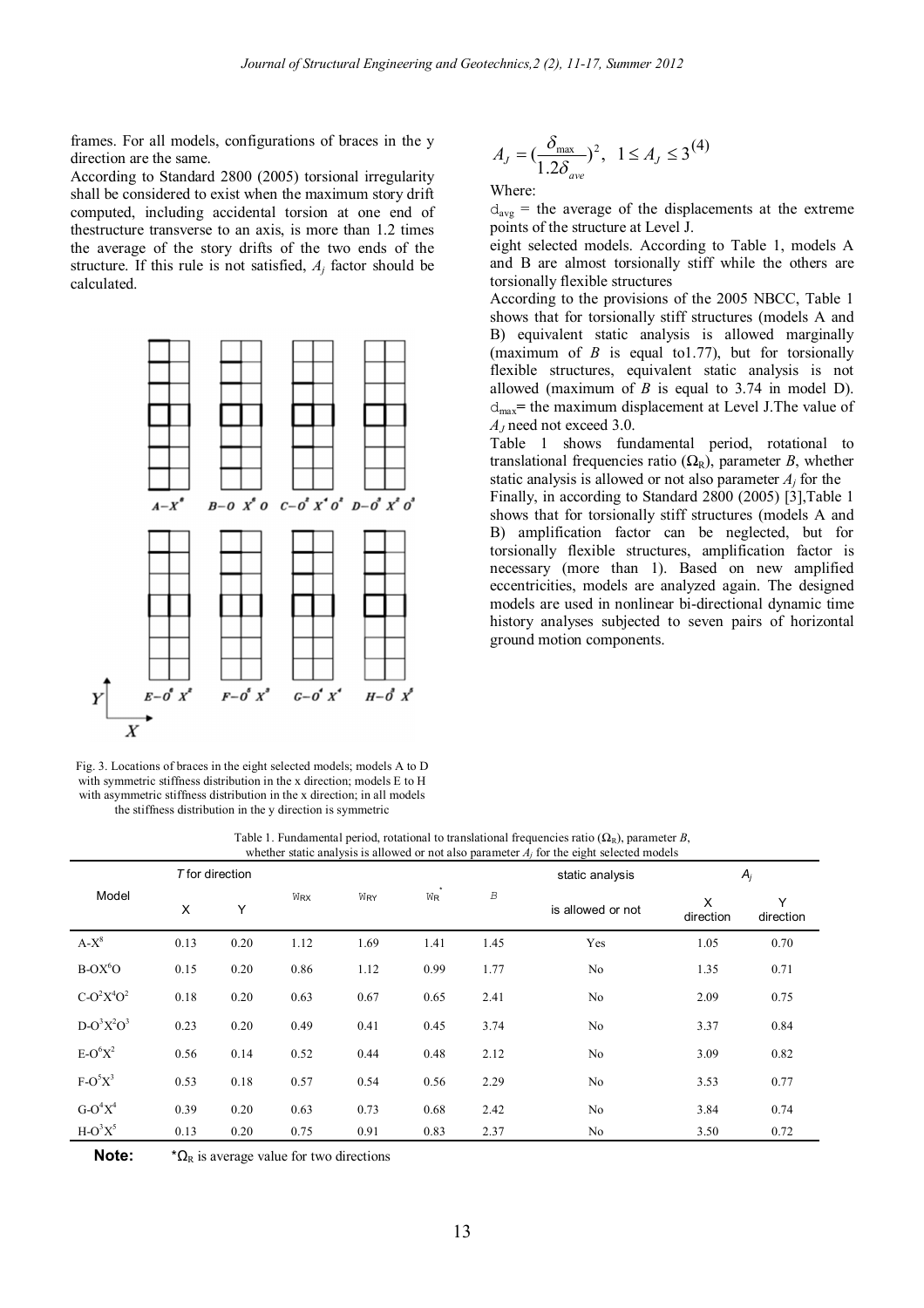| No.            | Earthquake                         | Station                                | Date       | Magnitude | Distance<br>from<br>source(km) | PGA(g) |
|----------------|------------------------------------|----------------------------------------|------------|-----------|--------------------------------|--------|
| $\mathbf{1}$   | Northridge                         | 24087 Arleta<br>Nordhoff Fire Sta      | 1994/01/17 | 6.7       | 9.2                            | 0.344  |
| $\overline{c}$ | Northridge                         | $24400$ LA - Obregon<br>park           | 1994/01/17 | 6.7       | 37.9                           | 0.355  |
| 3              | Northridge                         | 90014 Beverly Hills<br>$-12520$ Mulhol | 1994/01/17 | 6.7       | 20.8                           | 0.314  |
| $\overline{4}$ | Victoria                           | 6604 Cerro Prieto                      | 1980/6/9   |           | $\overline{\phantom{a}}$       | 0.304  |
| 5              | Mexico<br>N.Palm<br>Springs        | 12149 Desert Hot<br>Springs            | 1986/7/8   | 6         | 8                              | 0.331  |
| 6              | N.Palm                             | 5071 Morongo Valley                    | 1986/7/8   | 6         | 10.1                           | 0.395  |
| $\overline{7}$ | Springs<br><b>Whittier Narrows</b> | $24400$ LA - Obregon<br>park           | 1987/10/4  | 5.3       |                                | 0.374  |

Table 2. The selected records and their characteristics

#### **4. Nonlinear dynamic time history analyses**

For a better probabilistic evaluation, seven events recorded on soil profile type II based on Standard 2800 (2005) and high seismic zone are selected from Pacific Earthquake Engineering Research Center Database (PEER) [5]. Table 2 shows the selected records and their characteristics.

For each pair of horizontal ground motion components, the square root of the sum of the squares (*SRSS*) of the 5 percent-damped site-specific spectrum of the scaled horizontal components is constructed. The motions are scaled such that the average value of the *SRSS* spectra does not fall below 1.4 times the 5 percent-damped spectrum of the design-basis earthquake in the period range of 0.2*T* to 1.5*T* seconds. Two components of each pair of time histories shall be applied simultaneously to the models. Fig. 4 shows the *SRSS* spectra and its average. There are satisfactory compatibility of frequency content between the scaled average value of the *SRSS* spectra and 1.4 times the design spectra of Standard 2800 (2005) in the period range of interest (Fig. 5). SAP2000 (2008) is used for conducting nonlinear dynamic time history analyses [6].







Fig.5. Comparison of the scaled average value of the *SRSS* spectra with 1.4 times the design spectra of Standard 2800 [3]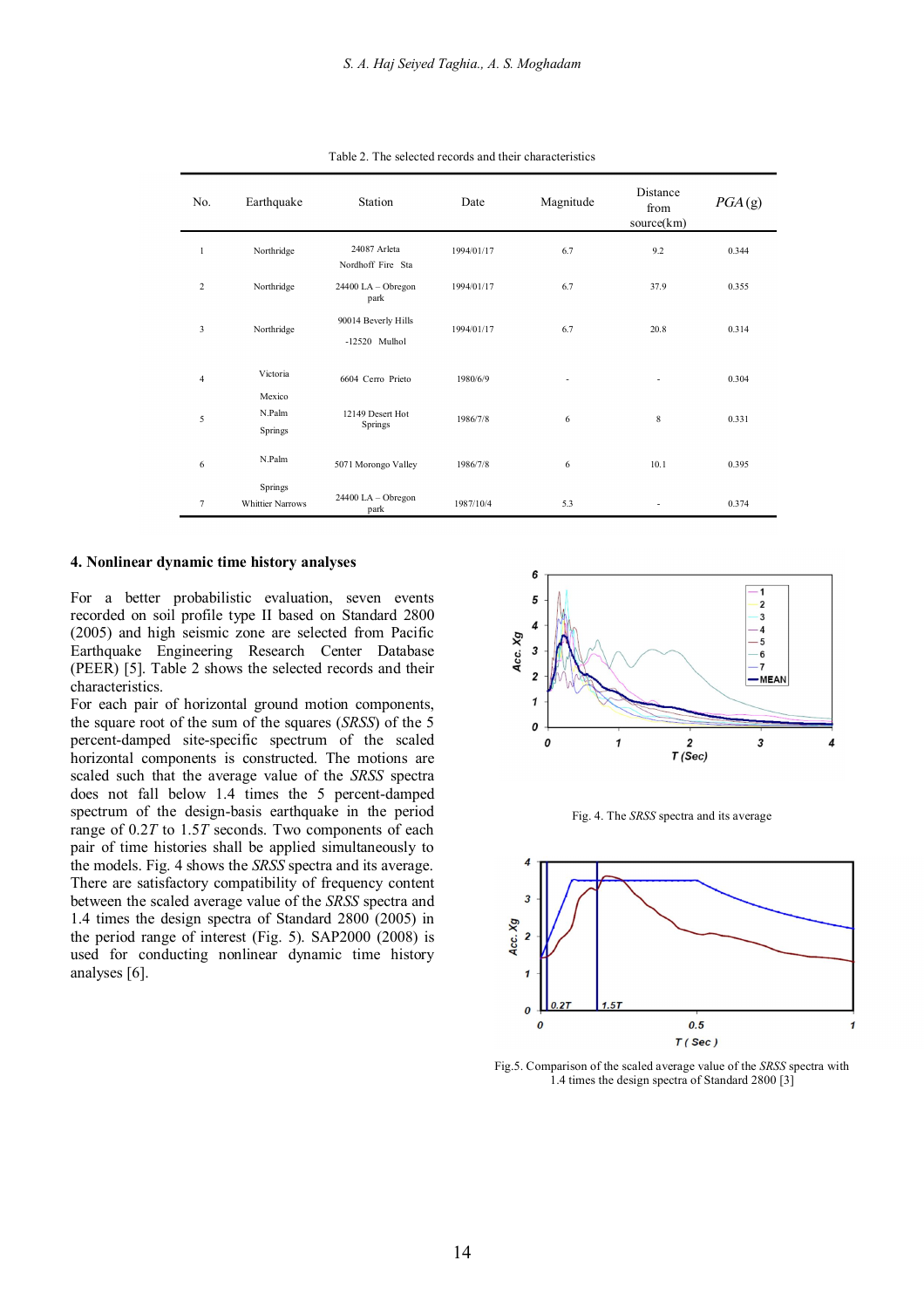#### **5.Dynamic nonlinear analyses assumptions**

Some of the main modeling and analyses assumptions are: 1- The effect of accidental eccentricity is considered by change in mass distribution in such a way that the center of mass displaces by 0.05*b*, where *b* is the dimension of the building model in the direction of the structural eccentricity.

2- The walls are assumed isolated from the frames, thus infill effects have been neglected.

3- The proportional damping is assumed with damping ratio equal to 5 percent at two periods of 0.1 and 1 second.

4- Plastic hinge model considering axial load-moment interaction (*PMM*) is assigned to the middle and two edge columns and axial plastic hinge model (*P*) is assigned to braces based on FEMA356 [7]. Fig. 6 shows forcedisplacement relation for brace, schematically.

5- Analysis type is nonlinear direct integration time history.

6- The time step in analysis is considered as 0.0025 second, for convergence matters.

7- Geometric *P-*D nonlinear effect is considered.

8- Each analysis is performed initially for gravity load, then seismic analysis is started from the state at the end of previous analysis. The parameters of interest shall be calculated for each time history analysis. Because seven time-history analyses are performed, the average values of the response parameter of interest should be used.



Fig. 6. Force-displacement relation for brace, schematically

Response parameters considered here are ductility demand in plastic hinge and story drift ratio. The story drift ratio is calculated in both flexible and stiff edges of each orthogonal direction.

## **6. Nonlinear analyses results**

For torsionally flexible or stiff "symmetric" models (A to D) in the x direction, in accordance with Fig. 7,the provisions of Standard 2800 (2005) [3] have adequate efficiency in limiting story drift ratio for critical edges (to a value less than 0.68%).

For models E and F in the x direction, story drift ratios (2.95%, 2.58%) are greater than drift limit. These models (E and F) are representative of very low torsional stiffness structures ( $\Omega_{RX}$  are equal to 0.52 and 0.57, respectively) and distribution of their resisting elements are asymmetric in plan. Therefore, the efficiency of the provisions of Standard 2800 (2005) for drift limit in such models are questionable. It is concluded that drift has been increased with decreasing parameter  $\Omega_{\rm RX}$ .

In considering drift, these provisions are only adequate for models G and H with  $\Omega_{\text{RY}} > 0.63$  (maximum drift of 1.28%) in model G).



Average maximum story drift ratios for the flexible and stiff edges in the y direction are shown in Fig. 8. All the structures are symmetric in the y direction. Conclusion is similar to those obtained from Fig. 7 for symmetric cases. Therefore, the provisions of Standard 2800 (2005) [3] have adequate efficiency in limiting drift for critical edges (maximum drift of 0.62% in model F).



edges in the y direction

Fig. 9 presents overall evaluation of the frameworks and code provisions in limiting drift of all edges at each direction. It is realized that structural behavior in the x direction is generally dominant with respect to overall structural behavior. Therefore, the conclusions in Fig. 7 are also valid here.

Fig. 10 shows the average maximum floor rotations for the eight models. In models with symmetric mass and stiffness distribution (A to D), floor rotation caused by accidental torsion is small (less than  $0.51 \times 10^{-3}$  radian), but for models with asymmetric stiffness distribution, floor rotation is larger and it is increasing, with decrease in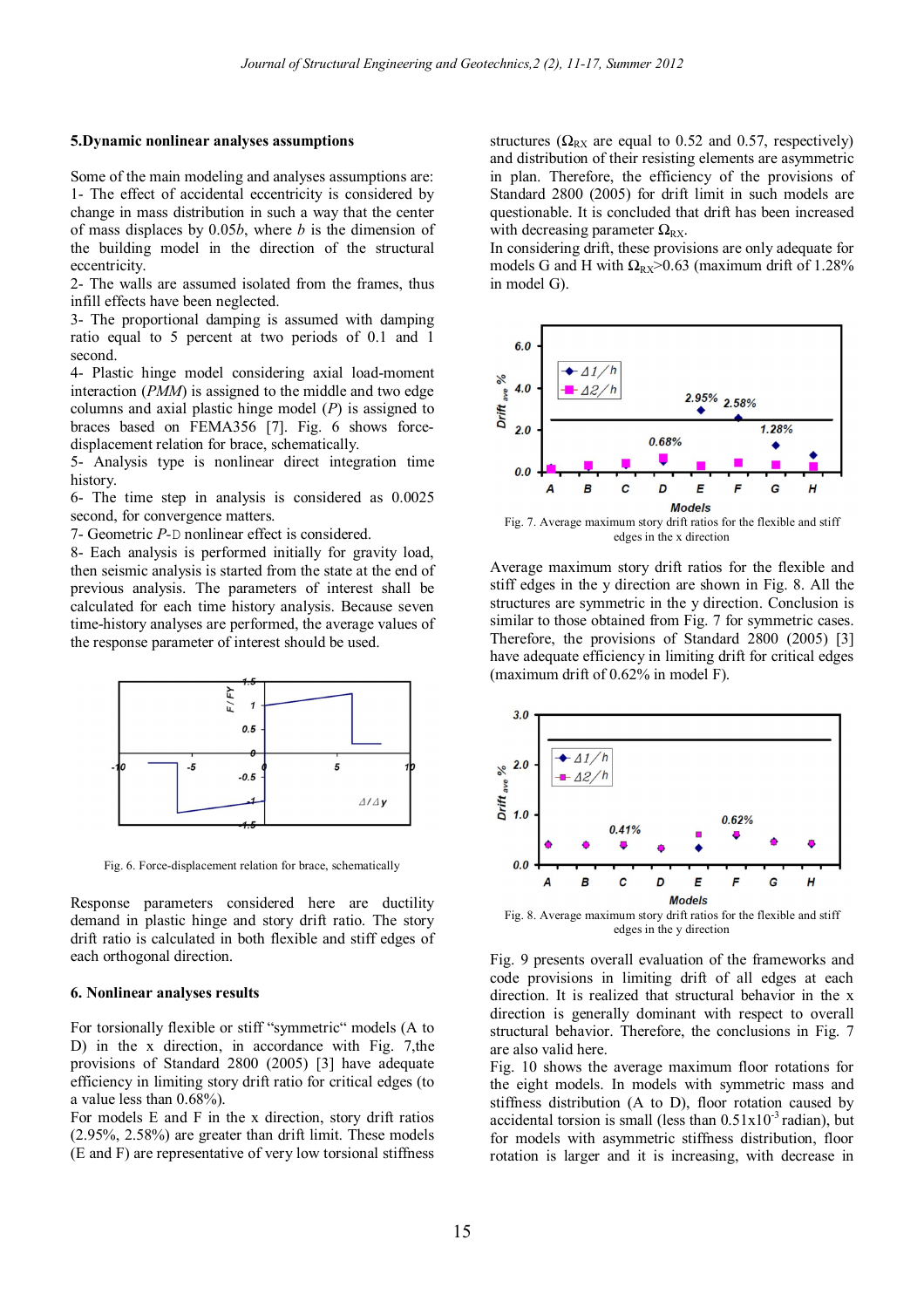parameter  $\Omega_R$ . Model E, with respect to brace configurations, has minimum frequency ratio and its floor rotation is maximum  $(2.30 \times 10^{-3} \text{ radian})$ .



direction



Fig. 10. Average maximum floor rotations for the eight selected models

Fig. 11 shows average maximum ductility demand  $(\mu)$  in plastic hinges for the eight selected models. The ductility demand is defined here by subtracting elastic deformation from plastic deformation divided by yield deformation. Fig. 11 shows for symmetric models (A to D), ductility demand is less than 2, but for asymmetric models (E to H), ductility demand is less than 4. Standard 2800 (2005) considers life safety performance level  $(\mu < 6)$  for a residential building. It is concluded that ductility demand in the selected models, especially torsionally stiff models, is less than acceptable limit. Therefore, the provisions of Standard 2800 (2005) [3] have appropriate efficiency in limiting ductility demand.

# **7. Conclusions**

It should be emphasized that the results of this study are valid only within the framework of presented modeling and analysis assumptions such as: soil profile type, earthquake and excitation angle, behavior of material, analysis type, and capability of software, sizes of steel shapes, geometry and the number of models.

The main results of this study are as follows:

1- For symmetric models, including both torsionally flexible and stiff structures, the provisions of Standard 2800 (2005) for static analysis have adequate efficiency to limit story drift ratio for critical edges. Also for asymmetric cases with low torsional stiffness those provisions are suitable. But for asymmetric cases with very low torsional stiffness, the efficiency of the provisions is questionable. It is concluded that drift has increased with decrease in parameter  $\Omega_{\rm R}$ .

2- For symmetric models, floor rotation caused by accidental torsion is small, but for asymmetric models, floor rotation is larger and it is increasing with decrease in parameter  $\Omega_{\text{R}}$ .

3- It is concluded that ductility demand in the selected models, especially torsionally stiff models, and is less than its limitation. Therefore, the provisions of Standard 2800 (2005) have appropriate efficiency to limit ductility demand.

As a final conclusion, parameter  $A_j$  in the provisions of Standard 2800 (2005), generally increases the stiffness of structure and therefore, seismic forces due to the shape of design spectra in Standard 2800 (2005) for torsionally flexible structures. In this study the provisions of Standard 2800 (2005) were able to limit ductility demand, but they did not limit drift to the allowable level for very low torsional structure with  $\Omega_R < 0.68$ . Based on these observations four strategies can be considered in future studies:

1- Limit the use of linear static analysis for structures with at least a minimum frequency ratio  $(\Omega_R)$ .

2- With appropriate design, limit frequency ratio  $(\Omega_R)$  of the building to mentioned bounds.

3- Proposes modified formulas for increasing the structural stiffness in order to reduce drift.

4- Reduces *R* factor (i.e. force modification factor related to ductility).

## **Acknowledgments**

This study was conducted to evaluate efficiency the provisions of Standard 2800. The authors gratefully acknowledge the contribution of the members of the International Institute of Earthquake Engineering and Seismology, IIEES and Qazvin Islamic Azad University, QIAU, through critical comments and suggestions.